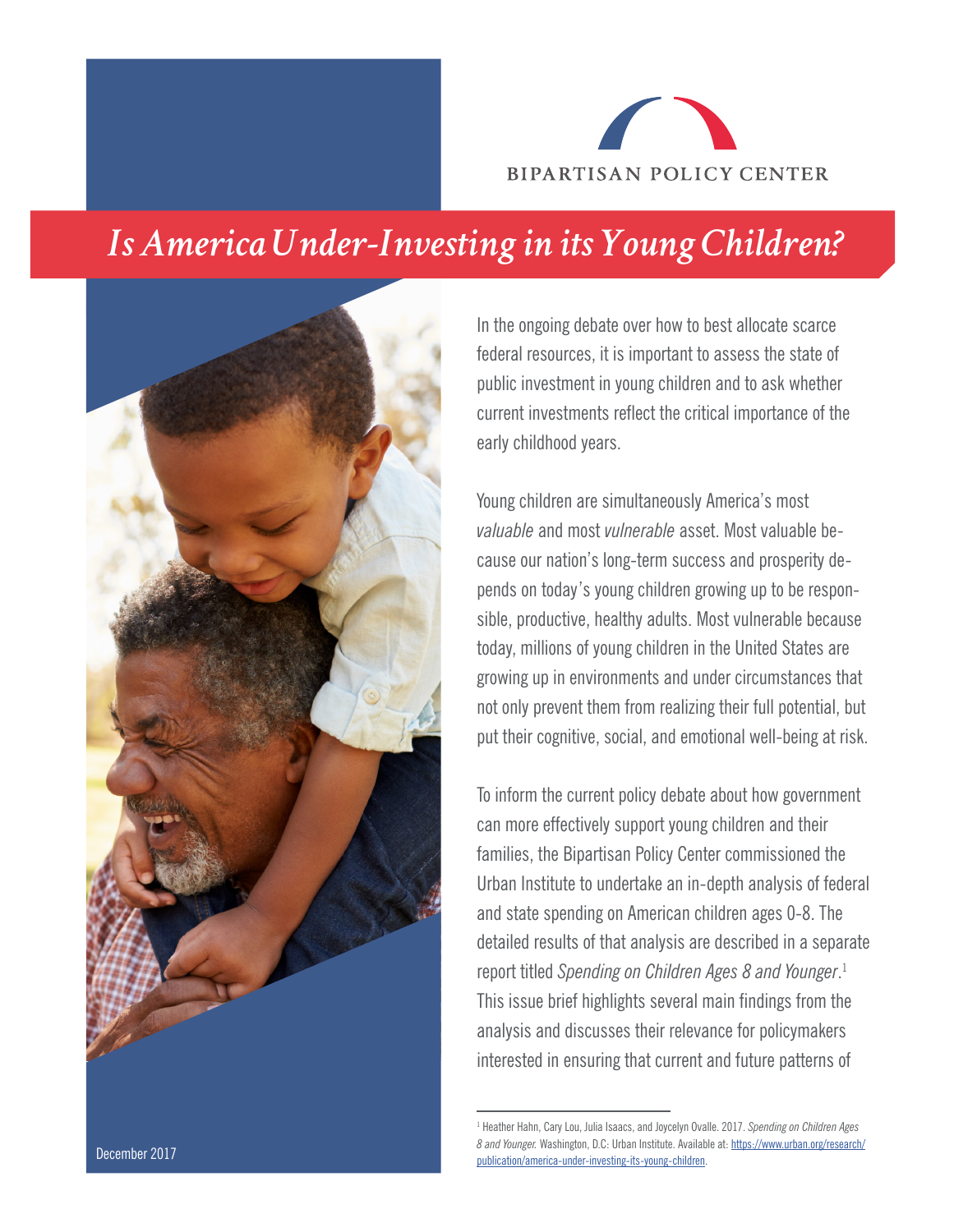public investment reflect the high stakes for our country's future in promoting young children's healthy early development. One important finding is that federal investment in young children is small as a share of overall federal spending. A second key finding is that federal spending on the 0-8 age group is dominated by health and tax-related expenditures, with much less support directed to child care and early learning. At the state and local level, meanwhile, the bulk of public investment is focused on educating school-aged children.

Together, these results point to a gap in public investment during the earliest years to ensure that all children are developmentally prepared when they enter school and on a path to succeed in school by the time they reach third grade.

## *Scope of the Analysis*

A variety of previous analyses have examined public spending on children in narrower age ranges, such as ages 0-2, 3-5, or 6-11. BPC was interested in looking at the broader period from birth to age 8 because it captures the very early years of childhood that are not only most important to brain development, but also most financially challenging for low- and middle-income families and most critical in terms of positioning children to succeed in school. Abundant research shows that relationships, experiences, and learning in the early years are foundational and have a profound influence on outcomes later in life. These are also the years when young children and their families are most likely to struggle with the consequences of major economic and social shifts that have resulted in more households where all resident parents are working, and where many parents are working longer and more nontraditional hours. And in single-parent households or in families that face the additional challenges of poverty, food or housing insecurity, poor health, or exposure to substance abuse or violence, the youngest family members are also those most likely to be harmed.

Because the early years are so important for healthy development and later outcomes, investment during this period also produces the greatest returns in terms of improved outcomes in adulthood and lasting benefits to society and the economy overall. For example, studies of school performance show that reading level at grade 3—or approximately age 8—is a strong predictor of later academic success. Students who have fallen behind by that point are not only likely to stay behind, the achievement gap between them and their more successful peers tends to widen in subsequent years.

To assess public investment, the analysis looked specifically at federal and state expenditures on children 0-8 years old, where "expenditures" includes both direct outlays for a variety of government programs that target children—including programs that provide health benefits, nutrition assistance, child care subsidies, and other social services—as well as tax reductions, in the form of credits or deductions (such as the child tax credit and the child and dependent care tax credit). At the federal level, data were available for 2016. The most recent data available for state-level expenditures are from 2006.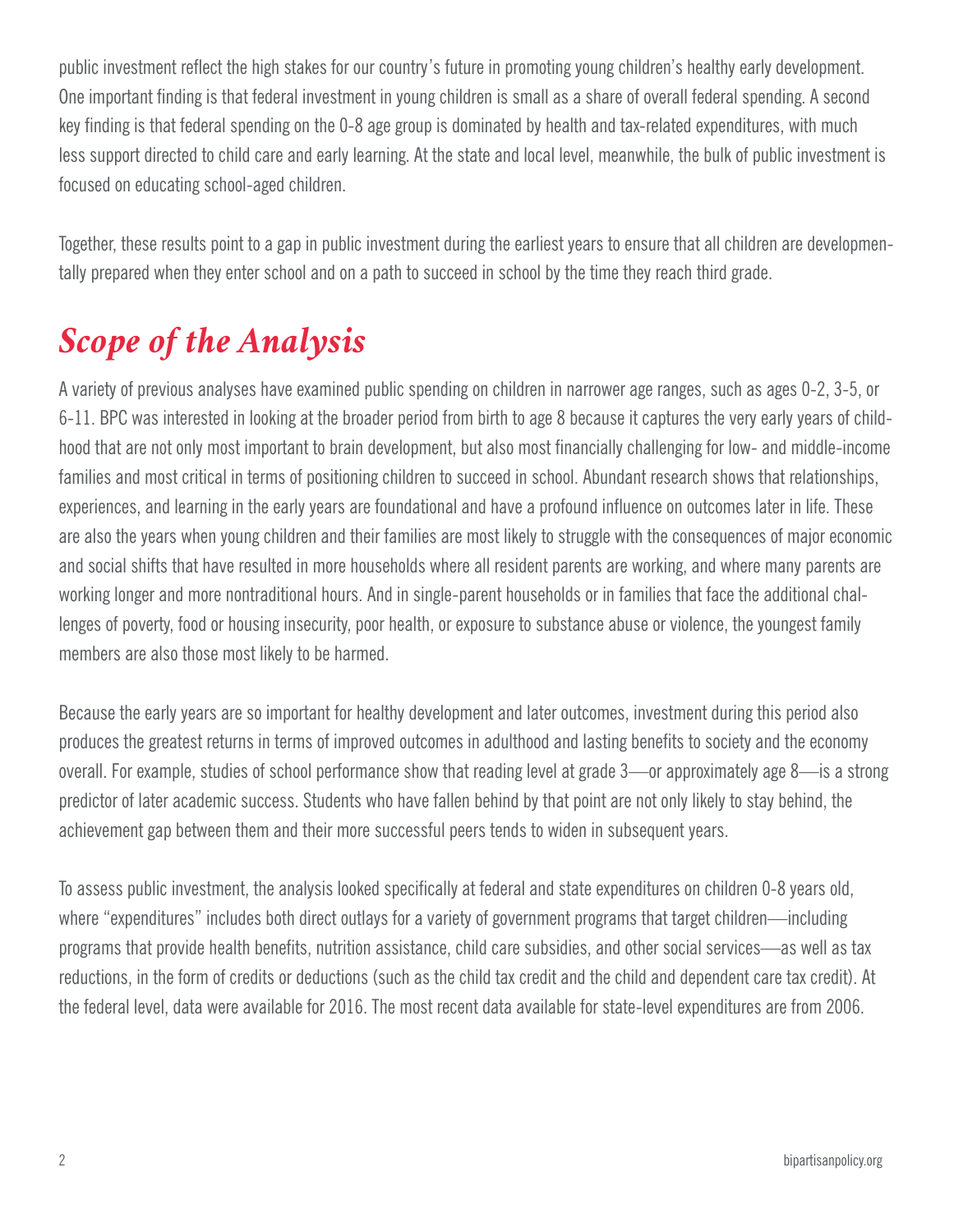# *Key Findings*

Federal expenditures on children ages 8 and younger totaled \$247 billion in fiscal year 2016; of this total, 78 percent (\$192 billion) consisted of direct outlays and 22 percent consisted of tax reductions (\$55 billion). To help put these numbers in perspective, direct outlays for children ages 0-8 accounted for just 5 percent of total federal outlays in 2016—less than the United States spends to pay interest on the federal debt and just a fraction of federal expenditures on the defense.<sup>2</sup> In terms of direct outlays, health and nutrition programs account for the two largest categories of federal spending on young children: In 2016, federal Medicaid expenditures on children ages 8 and younger totaled \$48 billion, while spending on Supplemental Nutrition Assistance Program (SNAP) benefits for this age group totaled \$19 billion.

#### **Figure 1. Federal Outlays on Social Security, Medicare, and Medicaid for Adults Are Nearly 10 Times Larger than Total Outlays on Children Ages 8 and Younger**



**Source:** Heather Hahn, Cary Lou, Julia Isaacs, and Joycelyn Ovalle. 2017. *Spending on Children Ages 8 and Younger.* Washington, D.C: Urban Institute. Available at: [https://www.urban.org/research/publication/america-under-investing-its-young-children](http://: https://www.urban.org/research/publication/america-under-investing-its-young-children ). **Note:** Percentages may not sum to 100 because of rounding.

Expenditures via the tax code (in the form of tax credits and deductions) are another important category of federal spending on young children. Such expenditures totaled approximately \$55 billion in 2016. However, tax-related expenditures for young children are even smaller, in budget terms, as a proportion of all federal tax expenditures. Specifically, tax reductions for children ages 8 and younger accounted for less than 4 percent of the estimated \$1.47 trillion in total federal tax reductions in 2016. Tax reductions for young children were also much smaller than tax expenditures for other purposes, such as the mortgage interest deduction or the exclusion of employer-sponsored health insurance for adults.

<sup>2</sup> Relative to \$192 in direct outlays for children ages 0-8 in FY2016, the U.S. spent roughly 10 times as much on Social Security, Medicare, and Medicaid for adults and three times as much on defense programs.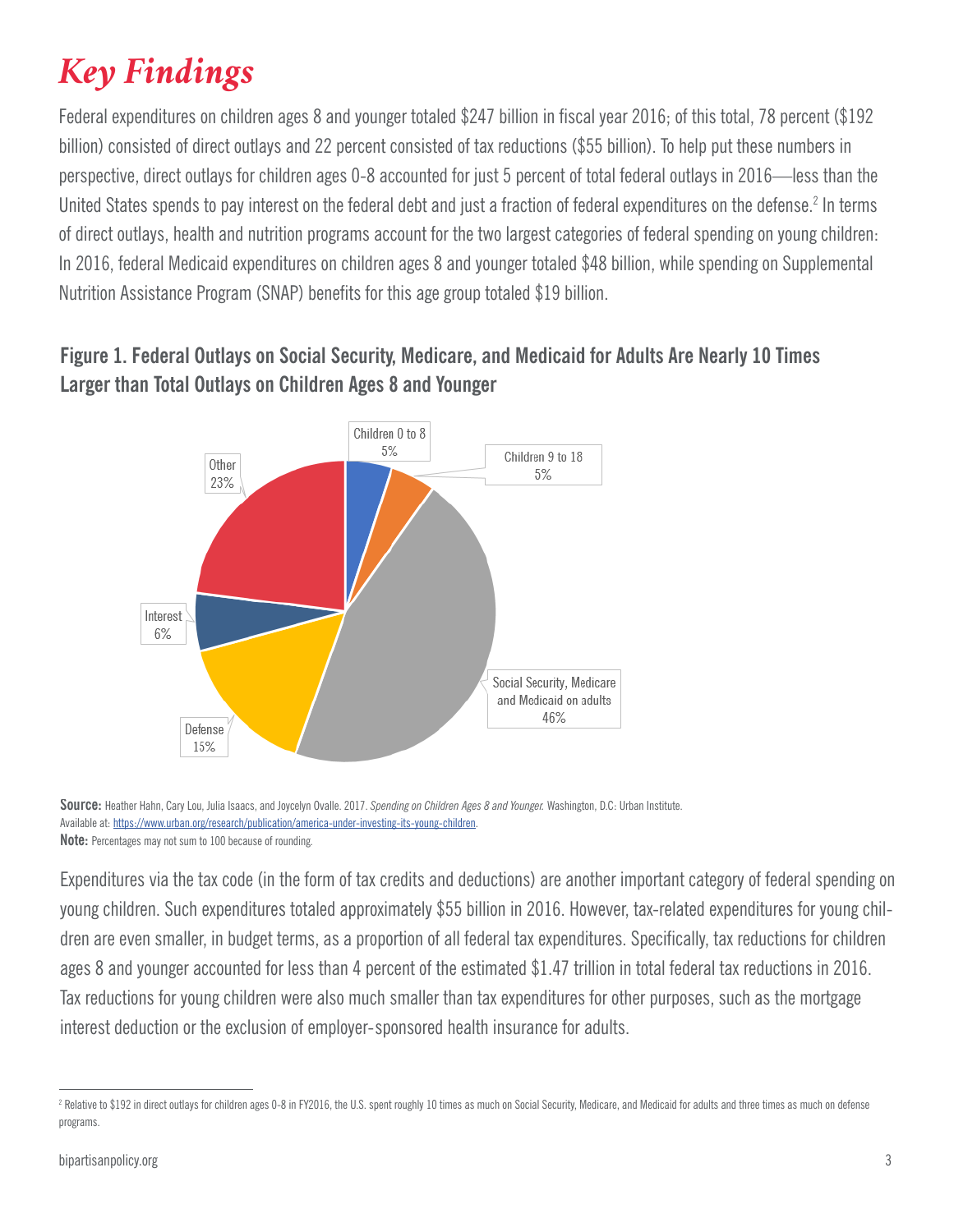#### **Figure 2. Child-Related Tax Reductions Are Dwarfed by Other Specific Tax Expenditures**



*Federal expenditures in 2016 on selected tax provisions (billions of 2016 dollars)*

**Source:** Heather Hahn, Cary Lou, Julia Isaacs, and Joycelyn Ovalle. 2017. *Spending on Children Ages 8 and Younger.* Washington, D.C: Urban Institute.

Available at: [https://www.urban.org/research/publication/america-under-investing-its-young-children](http://: https://www.urban.org/research/publication/america-under-investing-its-young-children ).

Notes: Numbers may not sum to totals because of rounding. Capital gains tax estimate excludes agriculture, timber, iron ore, and coal. Deferral of income from controlled foreign corporations refers to the normal tax method.

Because states and localities provide most of the funding for public schools, state and local spending accounts for a larger share of direct public outlays<sup>3</sup> for children of all ages (0-18) than federal spending. In total, state and local sources provided 59 percent of public spending on children ages 8 and younger in 2006, compared with 73 percent of total public spending on children ages 9 to 18. As already noted, the latest available data on state and local spending are from 2006, so a comparison to federal spending in 2016 is not possible.

Not surprisingly, given the state and local role in public education, a large share of state and local spending goes to older children, more of whom are in school. For the same reason, federal expenditures are more targeted to low-income children than state and local expenditures. In 2016, two-thirds of federal expenditures, including tax expenditures, on children ages 8 and younger were means tested.

Although total federal expenditures for children ages 8 and younger increased between 2006 and 2016 in real terms (see Figure 3), much of this increase was a result of larger federal outlays between 2006 and 2010, in response to the recession,

 $^3$  The term "outlays" refers to direct spending on programs, as well as the portion of tax credits paid out to families as a tax refund—it does not include reductions in tax liability.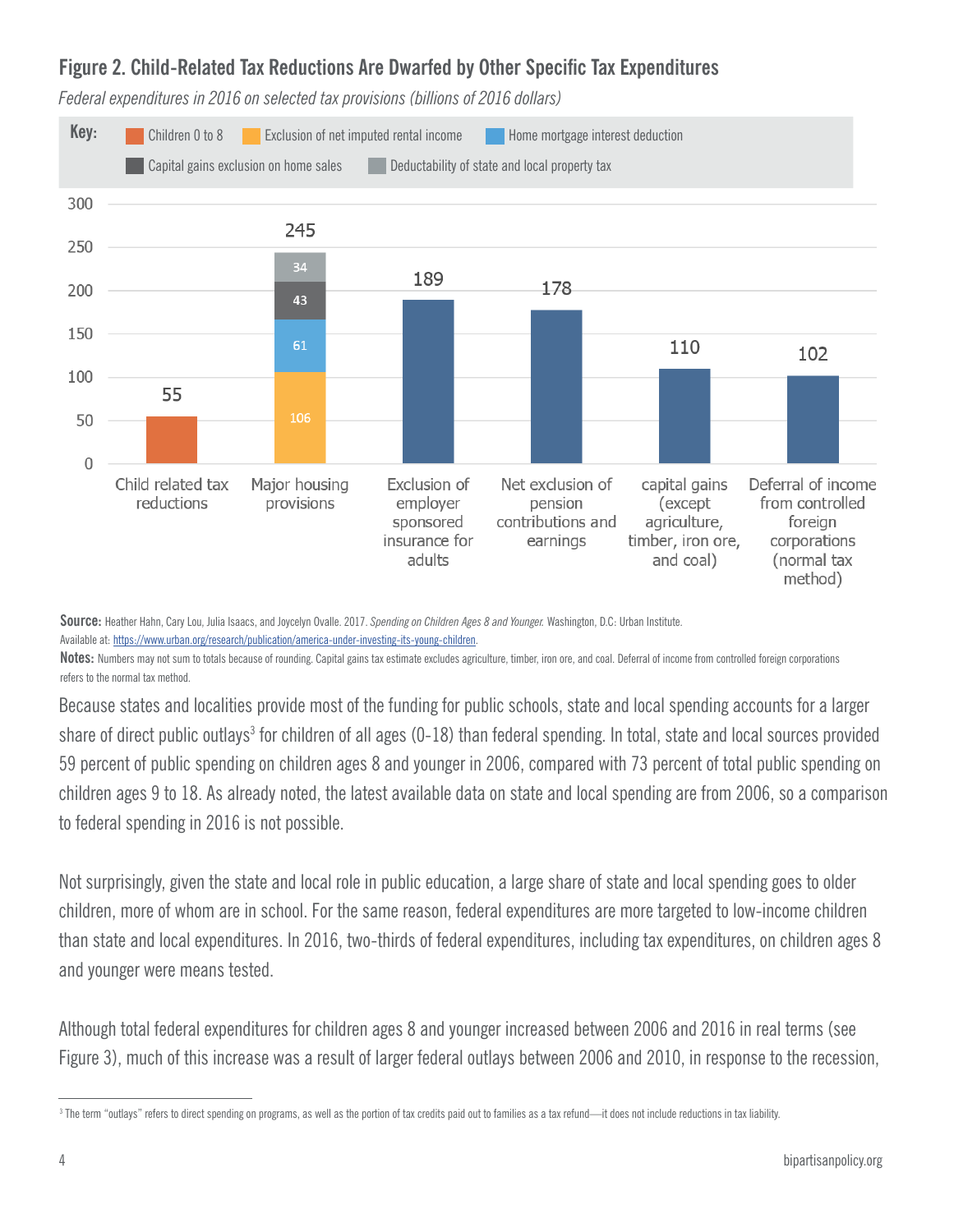and expanded health coverage for low-income children (through Medicaid and CHIP). Over the next decade, however, overall federal expenditures for young children are projected to decline slightly. After nearly doubling between 2006 and 2016, health spending is the only area projected to see continued growth (albeit at a slower rate). In all other areas, spending is projected to decline—indeed, per-child federal spending for housing, social services, and education and child care programs is projected to be lower, in real terms, in 2026 compared to 2006. These projections assume a continuation of current policies and do not reflect any proposals for spending cuts (such as those proposed in the administration's budget).

#### **Figure 3. Nearly All Categories of Federal Expenditures on Children Ages 8 and Younger Grew in the Past Decade but Are Projected to Decline in the Future**



*Federal expenditures, per child, on young children in 2006, 2016, and projected for 2026 (2016 dollars)*

**Source:** Heather Hahn, Cary Lou, Julia Isaacs, and Joycelyn Ovalle. 2017. *Spending on Children Ages 8 and Younger.* Washington, D.C: Urban Institute. Available at: [https://www.urban.org/research/publication/america-under-investing-its-young-children](http://: https://www.urban.org/research/publication/america-under-investing-its-young-children ).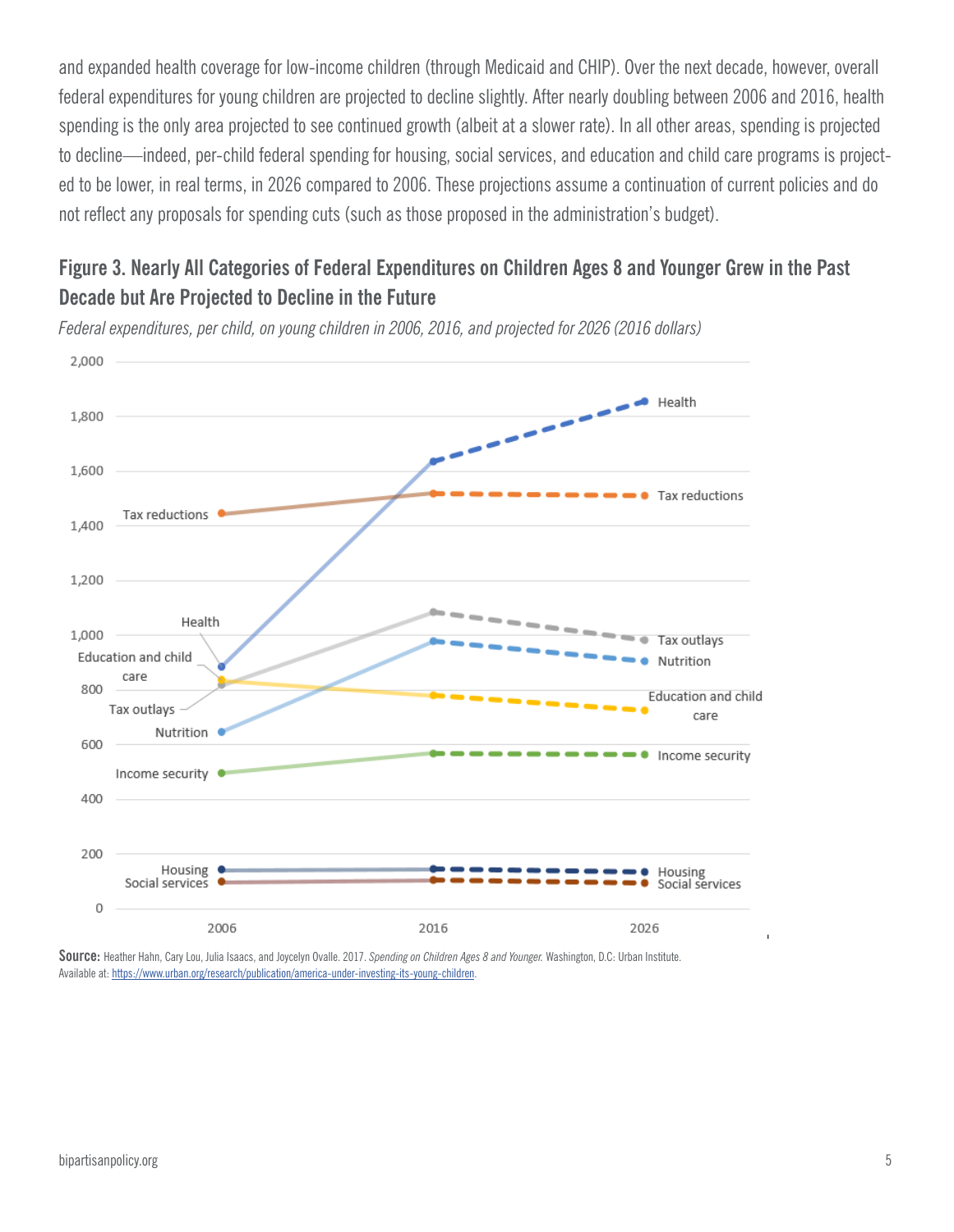## *Conclusion*

A growing recognition of the challenges facing families and young children in America today, together with an increased awareness of the critical importance of early childhood development, prompts the question: Are we, as a nation, under-investing in young children? A closer look at patterns of state and federal expenditures for young children suggests the answer is **yes.** While states and localities are directing substantial resources to education, and while the federal government makes important contributions to health care and nutrition assistance for low-income families, a large resource gap remains—particularly with respect to child care and early learning for young children.

This gap is concerning given the high cost of child care for preschool-age children, the lifelong impacts of a lack of access to high-quality care and learning environments at an early age, and the large number of children growing up in families that are struggling to make ends meet. All of these issues are discussed at greater length in BPC's recent report *A Bipartisan Case for Early Childhood Development,<sup>4</sup>* which also provides a set of targeted recommendations for addressing the needs of young children.

Findings from this analysis have important implications for the current policy debate around support for young children and their families. The most prominent take away is that combined local, state, and federal spending on child care and education is lowest during the years before children enter school—precisely when child care costs for working parents are highest. The problem of finding affordable, quality child care is especially acute for low-wage workers, whose child care costs can exceed 40 or even 50 percent of household income, but it affects millions of middle-income families as well. In fact, studies find that child care costs for two preschool-aged children exceed 30 percent of household income even for two-parent households earning a median income in many areas of the country.

Given the evidence that increased support for families coupled with well-designed, affordable early childhood programs can significantly improve outcomes for children, in the near term and over the course of their entire lives, a re-assessment of current public investments and budget priorities is warranted. Debates about the appropriate role of government in supporting young children and their families must be informed by a better understanding, not only of the scale of the investment needed to ensure that all young children have an opportunity to develop their full potential, but of the long-term costs to the nation if that opportunity is lost.

<sup>&</sup>lt;sup>4</sup> The Bipartisan Policy Center report is available at: <u>bipartisanpolicy.org/library/a-bipartisan-case-for-early-childhood-development.</u>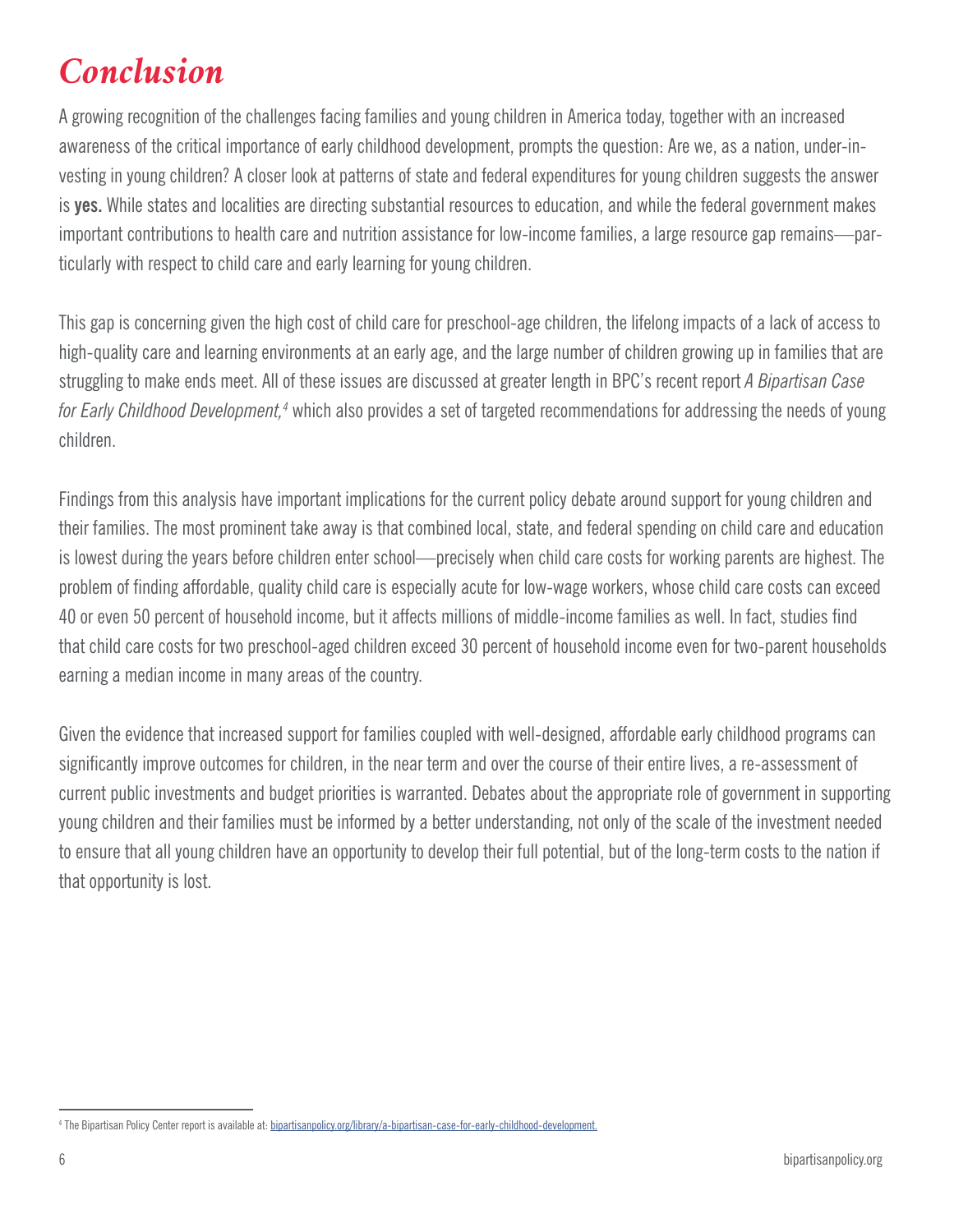**AUTHOR Linda Smith** Director of Early Childhood Policy

### **BPC'S EARLY CHILDHOOD INITIATIVE**

**The Bipartisan Policy Center established the Early Childhood Initiative with former Representative George Miller and former Senator Rick Santorum to draw public attention to the very serious issues and challenges surrounding early childhood development in the United States and to offer some bipartisan solutions.** 

Supporting early childhood development is an issue that can and should unite both political parties. Building on insights and perspectives from experts and stakeholders in this area, the initiative focused on five distinct but essential aspects of the early childhood development challenge: Providing support for parents who are their children's first and most important teachers; addressing the affordability of child care; improving the overall quality of care for young children regardless of where that care takes place; addressing the impact of the opioid crisis on children and their families; and ensuring that public investments are improving programs for young children and achieving better early childhood outcomes.

**For more, visit: [bipartisanpolicy.org/earlychildhood](http://bipartisanpolicy.org/earlychildhood)**